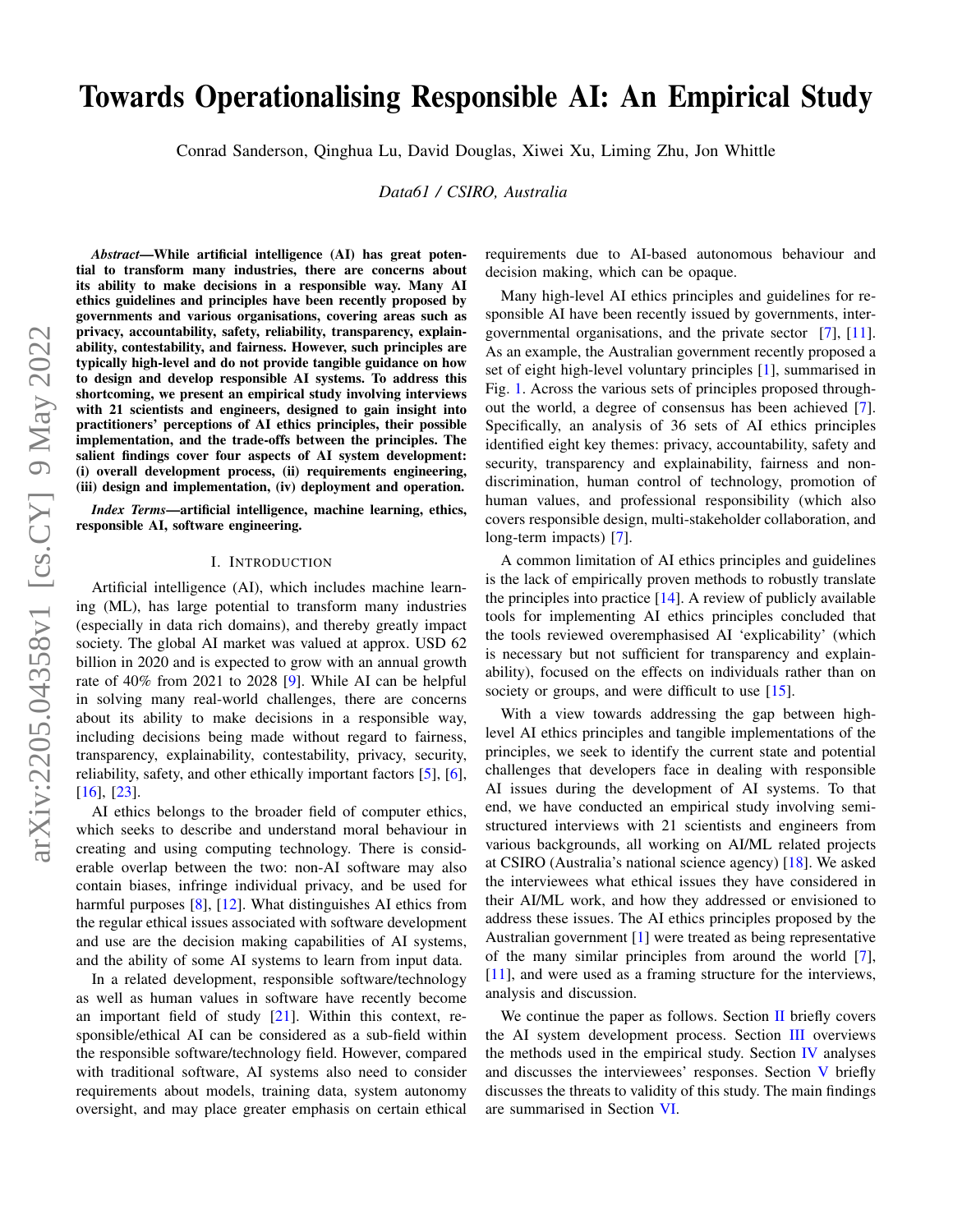#### II. DEVELOPMENT PROCESS FOR AI SYSTEMS

<span id="page-1-1"></span>An overview of the AI development process is given in Fig. [2.](#page-2-1) The development process begins with requirement analysis, where requirements and constraints placed by stakeholders are identified. The development process is then split into two distinct parts: (i) the non-AI part, and (ii) the AIfocused part. The non-AI part follows traditional software development methods, and includes design, implementation, and testing of non-AI components. In the AI-focused part the goal is model production, which covers data engineering, feature engineering, model training, model evaluation, and model updates. The non-AI and AI-focused parts are combined for the deployment and operation of the overall AI system.

Compared to traditional software, the key differences in the deployment and operation of AI systems often include: (i) continual learning of AI components based on new data, (ii) higher degree of uncertainty and risks associated with the autonomy of the AI component, (iii) validation of outcomes (ie. did the system provide the intended benefits and behave appropriately given the situation?), rather than just outputs (eg. precision, accuracy and recall) [\[2\]](#page-6-14).

#### III. METHODS

<span id="page-1-2"></span>The salient findings in this work are derived from semistructured interviews with research scientists and engineers, as well as literature on AI ethics, machine learning, and software engineering for AI/ML.

The interviewees were sought via "call for participation" emails as well as via follow-up recommendations given by the interviewees, until we deemed that a saturation of perspectives

- (1) Privacy Protection & Security. AI systems should respect and uphold privacy rights and data protection, and ensure the security of data.
- (2) Reliability & Safety. AI systems should reliably operate in accordance with their intended purpose during their lifecycle.
- (3) Transparency & Explainability. *Transparency:* there should be transparency and responsible disclosure to ensure people know when they are being significantly impacted by an AI system, and can find out when an AI system is engaging with them. *Explainability:* what the AI system is doing and why, such as the system's processes and input data.
- (4) Fairness. AI systems should be inclusive and accessible, and should not involve or result in unfair discrimination against individuals, communities or groups.
- (5) Contestability. When an AI system significantly impacts a person, community, group or environment, there should be a timely process that allows challenging the use or output of the system.
- (6) Accountability. Those responsible for the various phases of the AI system lifecycle should be identifiable and accountable for the outcomes of the system, and human oversight of AI systems should be enabled.
- (7) Human, Social & Environmental (HSE) Wellbeing. AI systems should benefit individuals, society, and the environment.
- <span id="page-1-0"></span>(8) Human-centred Values. AI systems should respect human rights, diversity, and the autonomy of individuals.

Fig. 1. An adapted summary of voluntary high-level AI ethics principles promulgated by the Australian Government [\[1\]](#page-6-10).

was reached [\[10\]](#page-6-15). In total 21 interviews were conducted from February to April 2021. The interviewees are from various backgrounds, with a large variation in the interviewees' degree of experience and responsibility. 10 interviewees worked primarily in computer science, 6 worked in the health  $&$  biosecurity area, and 5 worked in the land  $&$  water area. The job positions of the interviewees included: group leader (4), team leader (8), principal research scientist (2), principal engineer (1), senior research scientist (4), research scientist (1), postgraduate student (1). The gender split was approximately 76% males and 24% females.

The interviews were conducted by three project team members with unique research backgrounds (machine learning, software engineering, computers ethics, respectively), in a face-to-face setting and/or via video teleconferencing. Prior to each interview, the interviewees were given a summary of Australian AI ethics principles [\[1\]](#page-6-10) (as shown in Fig. [1\)](#page-1-0), to ensure all interviewees are aware of the principles. The interviews ranged from approximately 22 to 59 minutes in length, with a median length of approximately 37 minutes.

In each interview, the questions and prompts within the protocol first aimed to elicit a subset of the high-level principles that was most relevant to each interviewee, as experienced via their research and/or development work. The top 3-4 principles, as selected by the interviewee, were then explored via questions such as: (i) how each selected principle manifested itself in their work, (ii) how each selected principle was addressed (using tools and/or processes), (iii) what tools/processes would be useful in addressing each selected principle.

Follow-up questions were posed by the team members in a conversational setting, aimed to cover the intersection of the following areas: machine learning, software development, and ethics in AI. A further set of questions and prompts aimed to elicit other ethical considerations or dilemmas that were not covered by the high-level principles, but were encountered and possibly addressed in the interviewee's work.

The three project team members individually used either thematic analysis  $[4]$  or open card sorting  $[17]$  to identify categories in the interview transcripts. The resulting categories were then compared and analysed by the team members as a whole. The thematic analysis used a theoretical approach to coding the interviews by using the eight AI ethics principles as themes. Concepts identified in discussions of specific principles were recorded as subthemes related to each principle. The analysis was performed at a semantic level, meaning that the analysis focused on describing and interpreting patterns identified in the interviews, rather than explicitly searching for any underlying assumptions or concepts.

Table [I](#page-2-2) presents the occurrence of themes related to AI ethics principles across the interviews. The top three principles covered in the interviews are *Reliability & Safety*, *Transparency & Explainability*, and *Privacy Protection & Security*. Principles which were covered in about half the interviews are *Fairness* and *HSE Wellbeing*. The *Human-Centred Values* principle was covered the least in the interviews.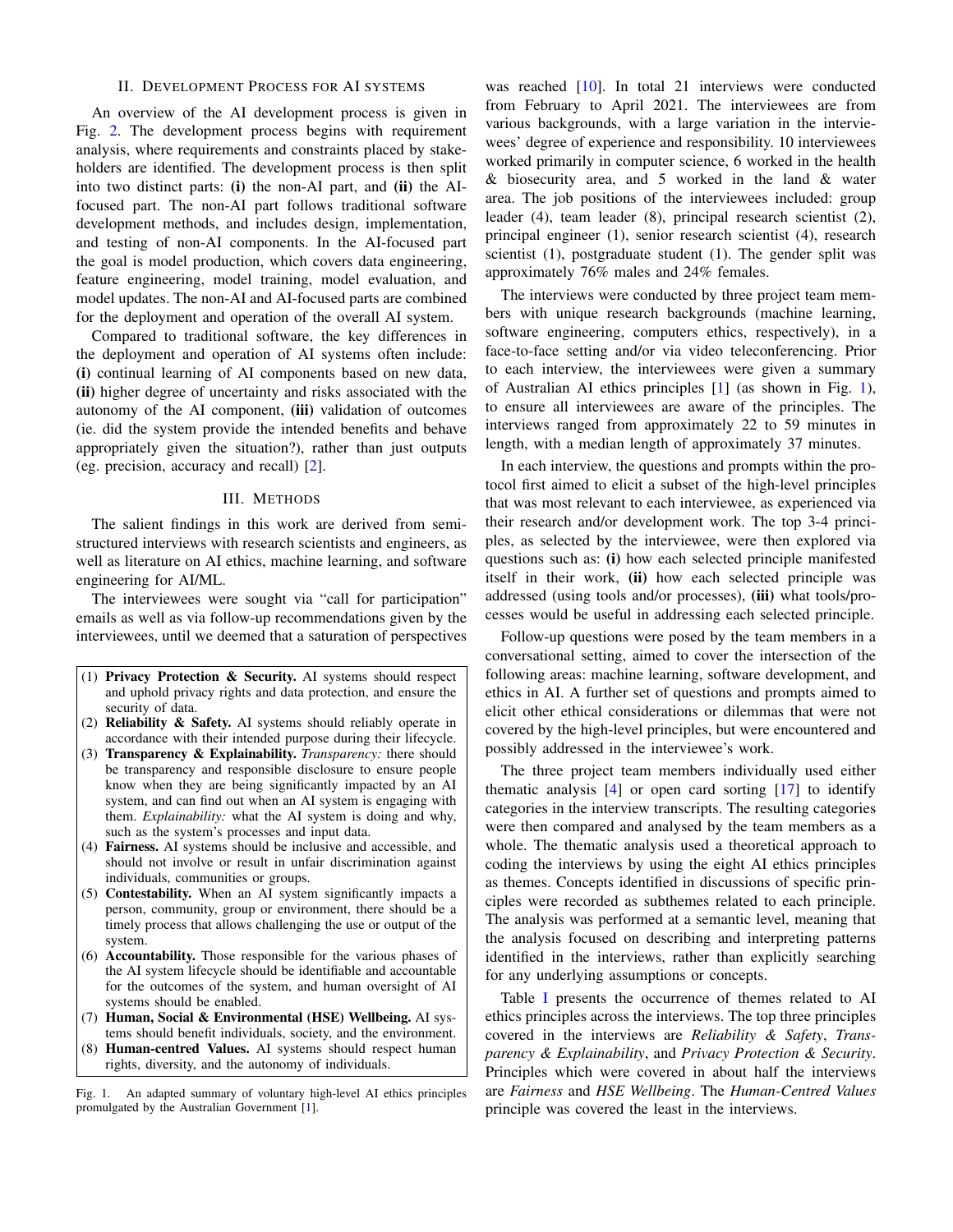

Fig. 2. Conceptual view of the overall AI system development process.

<span id="page-2-2"></span>TABLE I OCCURRENCE OF THEMES RELATED TO AI ETHICS PRINCIPLES.

| <b>Principle</b>                 | <b>Occurrence</b> |
|----------------------------------|-------------------|
| Privacy Protection & Security    | 17/21(81%)        |
| Reliability & Safety             | 19/21 (90%)       |
| Transparency $\&$ Explainability | 18/21(86%)        |
| Accountability                   | 13/21(62%)        |
| Contestability                   | 8/21(38%)         |
| Fairness                         | 10/21(47%)        |
| <b>HSE</b> Wellbeing             | 11/21(52%)        |
| Human-Centred Values             | 3/21(14%)         |

#### IV. ANALYSIS AND DISCUSSION

<span id="page-2-0"></span>In this section, we report our findings for categories that were identified as being relevant to the overall AI system development process (overviewed in Section  $\Pi$ ). For each category, we state our observations, and where appropriate, select the most relevant interviewees' comments. Quotations and paraphrased sentences are attributed to specific interview participants via markers in the form of *(P##)*, where *##* denotes a two-digit interviewee identifier.

The findings are organised into four distinct parts, reflecting the process of software engineering and system deployment: (A) overall development process, (B) requirements engineering, (C) design and implementation, (D) deployment and operation. The discussion on each part is further divided into salient points. To help frame the discussion, refer to Fig. [2](#page-2-1) for an overview of the overall AI system development process.

### *A. Overall Development Process*

Ethical risk assessment. Throughout the interviews, various types of ethical issues were discussed. As an example, one interviewee noted the incomplete data problem for ensuring fairness: *"sometimes you can be limited in what data [you have] available to use in the first place" (P01)*. However, <span id="page-2-1"></span>the ethical issues were considered and checked in isolation, and were mostly around data and ML models. As such, there appears to be a lack of a comprehensive system-level ethical checklist that covers all the ethical aspects throughout the full lifecycle of AI systems. Understanding and managing risk is particularly important for AI systems as they may have emergent behaviour and may involve continual learning.

We further observed that some ethical risk assessment frameworks were used in practice. One interviewee noted: *"there was a privacy impact assessment; we went through a lengthy process to understand the privacy concerns and built in provisions to enable privacy controls and people to highlight things that they didn't want to be visible" (P10).* However, such type of approach is a done-once-and-forget type of risk assessment which may not be sufficient for AI systems that continually learn and adapt. Furthermore, various practitioners approach risk differently. One interviewee suggested fail-safe by design should be considered, and noted that *"there's only so much you can think ahead about what those failure modes might be" (P16).* Another interviewee argued that *"once I know that it works most of the time I don't need explainability [and] transparency. It's just temporary to establish the risk profile" (P11).*

Trust vs. trustworthiness. *Trustworthiness* can be interpreted as the ability of an AI system to meet AI ethics principles, while *trust* can be interpreted as users' subjective estimates of the trustworthiness of the AI system [\[24\]](#page-6-18). Even for trustworthy AI systems, gaining the trust of users is a challenge that must be addressed carefully in order for an AI system to be widely accepted. This is due to possible significant gaps between an AI system's inherent trustworthiness and the users' subjective estimates of the system's trustworthiness. It is also possible that users may overestimate a system's trustworthiness. We found many interviewees have acknowledged the importance of human trust in AI. One interviewee stated: *"a lot of the work that we do trust comes as an important factor here, that a user or somebody who*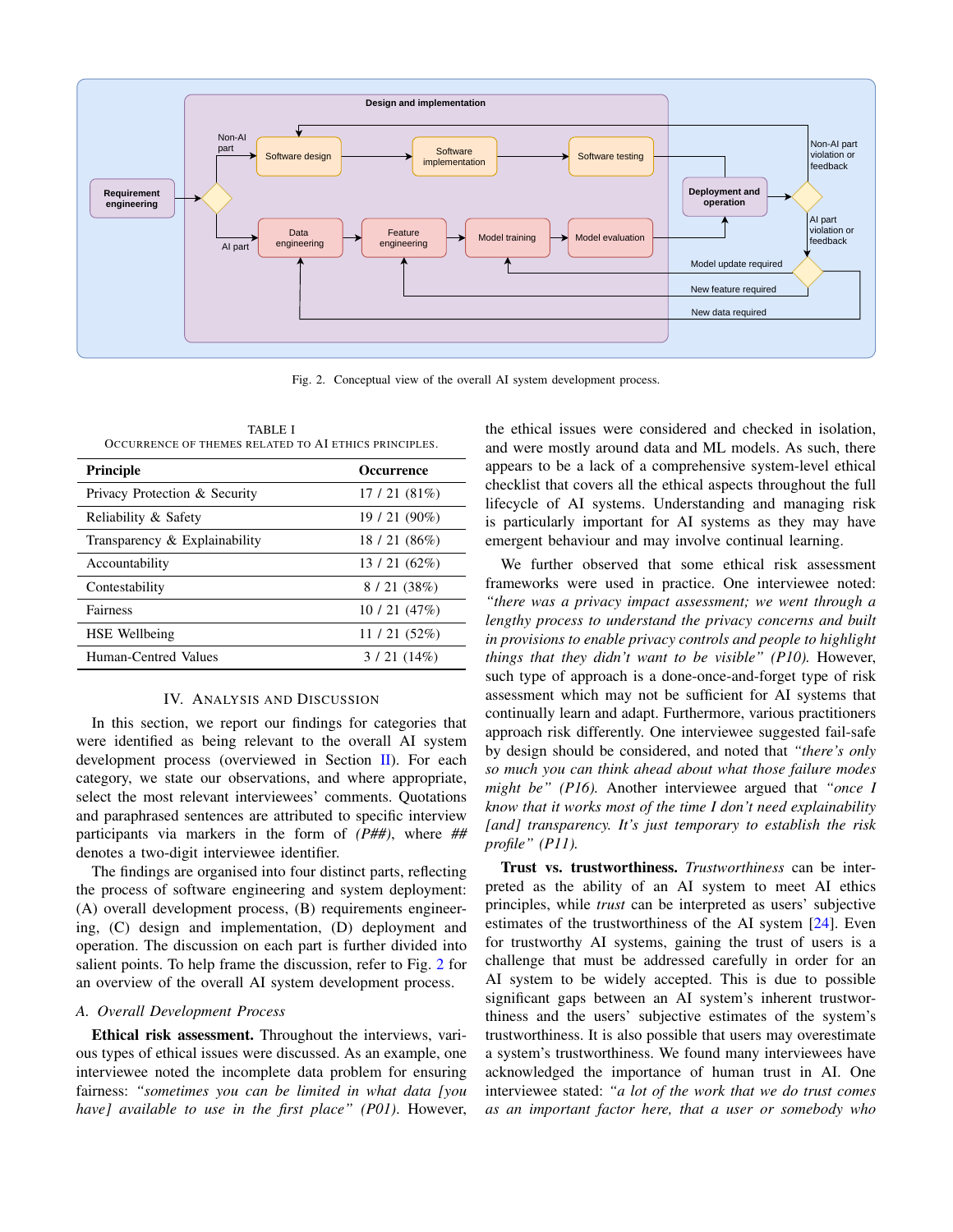*takes that information, wants to be able to trust it" (P09)*.

One of the obstacles for the development of AI systems is gaining and maintaining the trust from the providers of data that is used to train the AI system. One interviewee noted that *"you build the trust with the data providers, so more people can give you data and increase your data representability" (P02)*. Another interviewee pointed out that contestability can contribute to trust: *"it can be very hard to get people to trust an analytical system that is just telling them to do something and does not give them the choice to disagree with the system" (P15)*. One interviewee emphasised that evidence needs to be offered to drive trust: *"Because you justifiably want to trust that system and not only ask people do you trust it? I mean they need some evidence. You can build this into your system to some degree. So that's very important" (P12)*.

Ethics credentials. An ethical AI industry requires responsible AI components and products at each step of the value chain. AI system vendors often supply products by assembling commercial or open-source AI as well as non-AI components. Some interviewees agreed credential schemes can enable responsible AI by attaching ethical credentials to AI components and products. One interviewee commented *"Getting those certificates, it always helps. As long as there is standardisation around it." (P13)*. There have been certificates for the underlying hardware used by AI systems; one interviewee pointed out that *"A lot of hardware is actually certified. I mean in [...] full size aviation, you have at least a certification. So when you buy something you get some sort of guarantees" (P12)*.

Outcome-driven vs. requirement-driven development. We noticed there are two forms of development mentioned by the interviewees: outcome-driven and requirement-driven [\[3\]](#page-6-19). Out of the ethics principles, privacy and security are among the most discussed requirements. For example, one interviewee noted: *"to protect those privacy and de-identification requirements, you'll be aggregating so that people can't be uniquely identified" (P01)*. Related to outcome-driven development, one interviewee emphasised the development is a continual process: *"This is a continual and [iterative] process: humans need to continually evaluate the performance, identify [gaps] and provide insight into what's missing. Then go back to connect data and refine the model" (P02).*

End-to-end system-level development tools. An overall AI system consists of non-AI and AI-focused components that are interconnected and work collectively. Combining the two types of components may create new emergent behaviour and dynamics. Therefore, ethics need to be considered at the system-level, including the non-AI components, AI-focused components, and their connections. For example, the effect of actions decided by the AI model could be collected through the feedback component built into the overall system (see Fig. [2\)](#page-2-1).

While most of the interviewees are research scientists/engineers who mainly worked on research projects and focused on model development, some of them did recognise the significance of system-level thinking in AI projects. One interviewee commented: *"Well, it's just that the design ways in which that* *AI was designed and deployed as an end-to-end solution, it wasn't that AI sat in the middle, right? It actually had to sit within the system" (P14)*.

We also found that the management of AI ethics principles heavily relies on manual practice. One interviewee mentioned: *"It's not linked to anybody's name or identity, but apparently addresses are classified as potentially personal information and therefore subject to privacy. So, we had to contact our privacy officer to [...] confirm that's the case. Then we had to escalate that to the client, to let them know of that potential issue" (P10)*. Another interviewee pointed out that *"we had to go through a lot of data and make sure that there was not a single frame with a person in it" (P13)*. This accidental collection of sensitive data issue could be addressed automatically using AI enabled human detection tools.

## *B. Requirements Engineering*

Ethics requirements. We observed that some ethics principles, such as *HSE Wellbeing*, were often stated only as a project objective rather than part of verifiable requirements and outcomes. One interviewee stated: *"People are presented with a clear project objective upfront, and the project leader might frame the project with we're working on improving [a grass species] yield forecasting using machine learning. You do feel good about working on projects that provide environmental benefit" (P09)*.

AI ethics requirements may need to be analysed, verified and validated by a wide range of people (such as hardware engineers, culture experts, end users), and not just the software developers. For example, one interviewee elaborated on safety requirements in AI systems: *"it's not just the AI data that has to be safe, it's actually its application and use reliability and safety, throughout its whole lifecycle and its application into the real world become really critical questions" (P14)*. This requires experts in all associated disciplines to be involved. In current practice, AI system developers rely on domain experts to ascertain whether the AI system is correctly following existing legal rules in the application domain *(P06)*.

Scope of responsibility. We observed that there were various meanings and interpretations of responsible AI. As an example, one interviewee challenged the meaning of responsibility in the context of autonomous aerial systems: *"The question is what happens if [the] remote pilot is really there, flicks the switch [to disable the system] and the system doesn't react? The remote pilot is not always in full control of [the drone] because of technical reasons [such as a failed radio link]" (P12)*. The many meanings and interpretations of the word "responsible" have received attention in the literature, such as the three varieties of responsibility introduced in [\[20\]](#page-6-20): the normative interpretation (ie. behaving in positive, desirable and socially acceptable ways), the possessive interpretation (ie. having a duty and obligation) and descriptive interpretation (ie. worthy of response/answerable). We found that interviewees touched on all of the above varieties and considered all of them as important. Moreover, timeliness may need to be considered as part of responsibility. One interviewee stated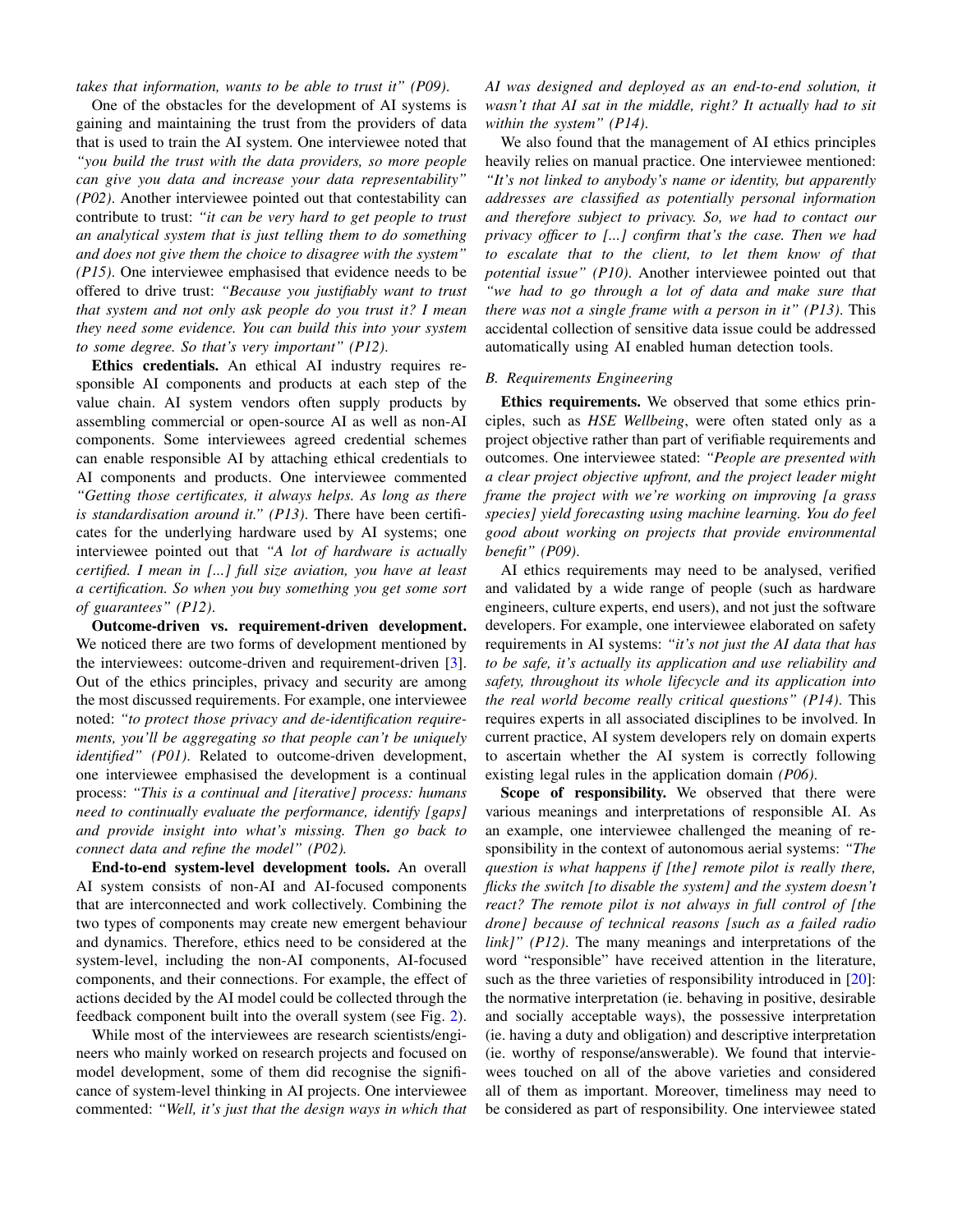*"whether the stuff works in 10 years, it's not under our control [...] and we shouldn't really care about it" (P11)*.

A more fine-grained classification of responsibilities may be useful to enhance requirements engineering that takes AI ethics into account. For example, eight meanings of responsibility can be considered  $[13]$ : (i) obligation, (ii) task, (iii) authority, (iv) power, (v) answerability, (vi) cause, (vii) blame/praise, and (viii) liability.

#### *C. Design and Implementation*

AI in design. AI may involve complex underlying technology which can be difficult to explain, making detailed risk assessment challenging. One interviewee commented: *"When do you have a complete assessment really? Especially with systems that change over time and based on sensory input. [...] It's very difficult" (P12).* Whether to adopt AI can be considered as a major architectural design decision during the process of system design. A closely related design decision is whether users have the ability to make the final judgements throughout the lifecycle of a system, rather than purely relying on the AI component. This may involve allowing the AI component to be disabled during run-time, or changed from decision mode to suggestion mode. One interviewee provided a medical use case for overriding the recommended decisions: *"there was actually a defined process where if a patient was not flagged as being high risk, [...] clinicians were still allowed to include the patient into the next step clinical review" (P18)*.

Trade-offs between ethics principles in design. Several interviewees noted there are trade-offs between various ethics principles (eg. fairness vs reliability, privacy vs reliability/accountability). One interviewee noted: *"if you've got other ways of protecting privacy that don't involve aggregating, then you can be actually getting better distributional properties" (P01)*. Another interviewee mentioned fairness and reliability: *"we are in the spot where by design we restrict the variance as much as possible to make it easier to find a signal" (P11)*. However, there was only sparse discussion on the methods and approaches to adequately deal with the trade-offs. It appears that in the current dominant practice, developers follow one principle while overriding other principles, rather than building balanced trade-offs, with stakeholders making the ultimate value and risk calls [\[22\]](#page-6-22).

The reliability of AI can greatly depend on the quantity and quality of the training data. One interview noted that *"if you're training a model without a lot of data, you can actually get some really weird results" (P09)*. Obtaining a sufficient number of samples can be challenging, as obtaining one sample can be high in terms of financial and/or time costs, as well as involve privacy issues in domains such as genomics *(P03)*. There was a desire to use specific architecture styles to handle some AI ethics requirements. For example, federated learning was mentioned as a way to deal with privacy and security concerns in addition to the data hungriness issues: *"[various] research institutions from around the world can collaborate, because they don't have to give up their data; they don't have to share their data" (P03)*.

Design process for ethics. We observed that the reuse of AI/ML models and other AI pipeline components is desired since training models and building various components from scratch can be costly and/or time-consuming. Furthermore, there was also a desire to reuse and/or iteratively adapt the overall design and architecture of an existing AI system with a complex pipeline. However, this may lead to architecture degradation and accumulation of high technical debt over time [\[19\]](#page-6-23). The ethical consequences of the reuse/adaptation were not well understood. One interviewee highlighted *"What we have gone beyond the project we hope to achieve is we'll have the whole pipeline in place. Once we have different data from a different environment that's not associated to that particular company that they labelled and they recorded. We already have something in place that we can train with different data. As long as it's not the same data - it's a different type of environment - that's fine" (P13)*.

Design for explainability and interpretability. Explainability and interpretability are two emerging quality attributes for AI systems. We found some interviewees have considered explainability and interpretability in practice, and adopted human-centred approaches taking into account users' background, culture, and preferences to improve human trust.

Explainability can be defined as the ability to come up with features in an interpretable domain that contribute to some explanation about how an outcome is achieved. Users are more likely to find recommendations made by AI systems useful if there are indicators and factors supporting a given prediction/recommendation. One interviewee noted that *"there have been instances where we've chosen an explainable model which has slightly [lower] performance [than] a nonexplainable model which has higher performance but would be harder to convey the reasoning behind the prediction" (P18)*.

Interpretability can be defined as the ability of an AI system to provide an understandable description of a stimulus (eg. model output) in terms familiar to stakeholders. One interviewee stated: *"I'm really experimenting now with how we actually show the data so that it can be interpreted by people? So we're playing around with data visualisation tools now to say how do we bring that data to bear and going out there and saying does this make sense to you? We designed all these reports which just show the data in different ways and part of that was - do you like the way this is going or is there [other] things you'd like to see?" (P14)*.

Most of the actions for explainability that were discussed by the interviewees were around the interface design of AI systems. One interviewee commented: *"[...] nobody seems to ask about, what's the predictive performance of the algorithm [in the initial stakeholder meeting]? [Instead] can I look at your interface and [...] see a couple of patient risk profiles and then understand that" (P18)*.

It may be necessary to calibrate trust over time to match AI systems' trustworthiness. One interviewee stated: *"There is no need to explain anything if you know the risk and if you have a long enough time to look over it [...]. So this explainability thing, it's just a temporary requirement until*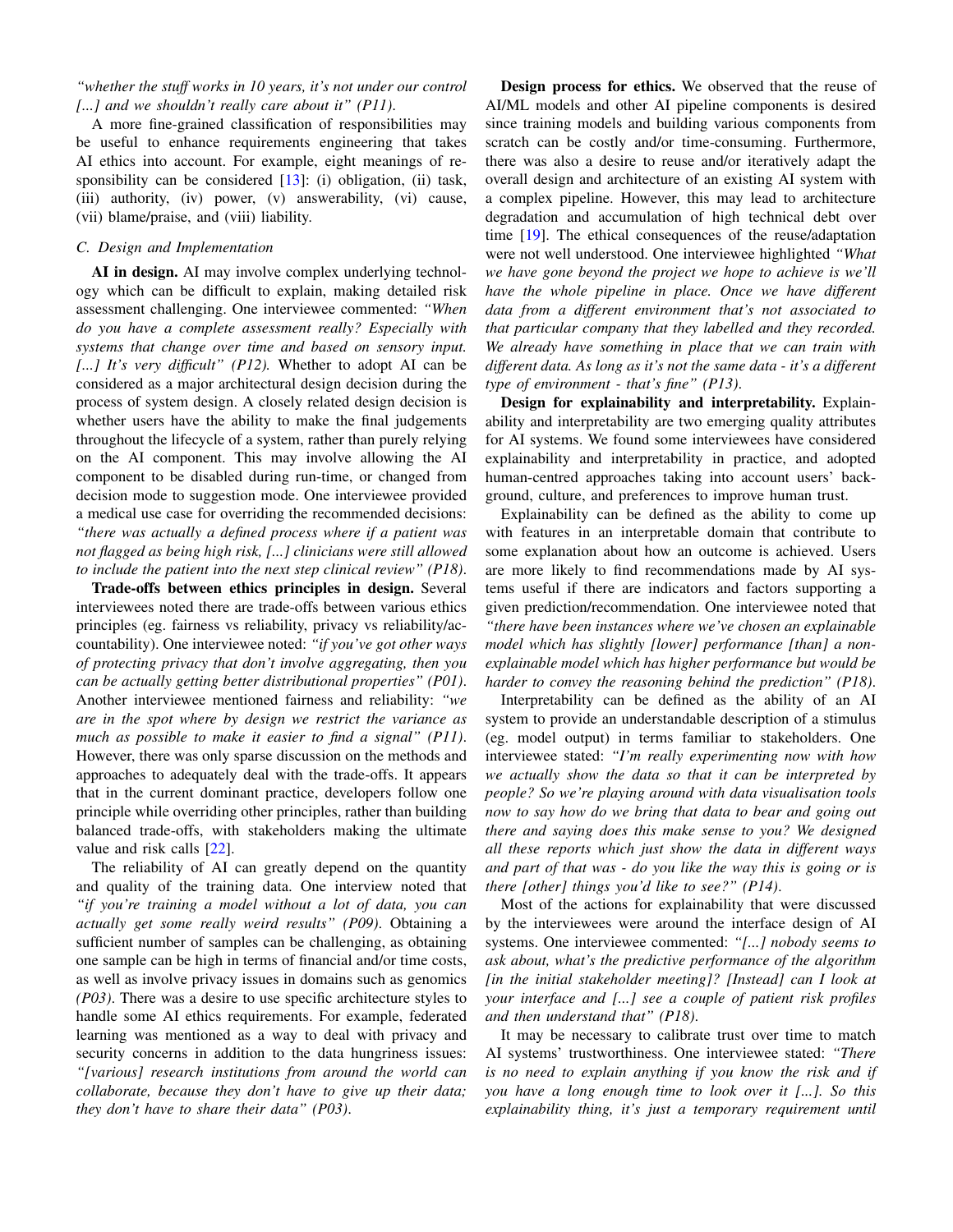*the risk is known" (P14)*. Another interviewee had a similar opinion on explainability: *"it's just a temporary thing until people know it works" (P11)*.

#### *D. Deployment and Operation*

Continuous validation of AI ethics. There is a strong desire to continuously monitor and validate AI systems postdeployment to ensure adherence to ethics requirements. One interviewee commented: *"it's up to us to come with technology that makes it acceptable for them to implement measurements in that respect and being able to prove compliance or even signal a trend like you're compliant now, but because we can see that your [values] are slowly going up and that's your threshold, so you're approaching it" (P07).*

Awareness of potential mismatches between training data and real-world data is necessary to prevent the trained model from being unsuitable for its intended purpose *(P04)*. Model updates and recalibration on new data were seen as important for the reliability of AI systems. The models may need to be retrained or recalibrated to properly take advantage of user feedback, newer and/or more comprehensive data which was not considered during the initial deployment. One interviewee noted: *"If you build a model on 10 year old data, then you're not representing the current state of risks for certain disease. As a minimum, [recalibration] on new data would probably be more meaningful" (P18)*. In addition to reliability, continuous validation and improvement of other ethics principles may occur at run-time. System-level updates may be necessary to improve compliance or alignment with ethics principles.

Traceability of artefacts. The interviewees often identified two main approaches related to traceability, provenance and reproducibility, which are useful for building trust in AI systems: (i) tracking the use of an AI system, and (ii) keeping track of information related to model provenance (eg. code and training data). Both aspects are also useful for improving explainability and accountability. One interviewee noted: *"[the system] suggested doing one scenario, we chose to do another, this is the result we got [...] did we do the job that we expected? Or did we do the job that the system expected?" (P15)*. Another interviewee stated: *"[We] had very strict rules about the provenance. So basically, every piece of code and every output had to go somewhere and have metadata tagged with it, so that if anyone wanted to audit what we did they could" (P04)*. It was typically accepted that keeping logs and previous versions of models/systems is important for model provenance; one interviewee stated *"When the system gets complex, you have to keep more evidence along the way. Version control, and the immutable log. You don't want people to tamper this [...] after things went wrong" (P02)*. We note this can also be useful for improving both the trust and trustworthiness of AI systems.

We observed that most of the interviewees used established software development management tools, such as Git repositories. *"Any software we are developing is in Bitbucket, internal configuration management system" (P17)*. However, AI systems usually involve co-evolution of data, model, code, and configurations. As such, data/model/code/configuration co-versioning with model dependency specification is required to ensure data provenance and traceability. Any underlying domain knowledge models also need to be co-versioned with the AI models. There is currently a lack of tools to use traceability and provenance data to help address AI ethics concerns.

### V. THREATS TO VALIDITY

### <span id="page-5-0"></span>*A. Internal Validity*

The interviewees for this study were selected via "call for participation" emails and recommendations within one organisation. While selection bias is always a concern when the interviewees are not randomly sampled, the employed procedure partially alleviates the threat since the interviewers had no contact with interviewees beforehand. Moreover, given that our interviews include practitioners with various backgrounds, roles, and genders, the threat has reduced influence.

We stopped seeking further participants when a saturation of findings was reached after interviewing 21 persons. To avoid the risk of missing information and interviewer subjectivity, each interview included three interviewers with unique research backgrounds. The three interviewers worked jointly to ask questions and take notes during interviews. This can aid in reducing the likelihood of subjective bias on whether the saturation of findings has been achieved, as well as maximising the capture of relevant data.

#### *B. External Validity*

This study was conducted within one organisation, which may introduce a threat to external validity. While we recognise that having more organisations would be desirable, we believe our study can be relevant to many AI system development teams. All the interviewees are from a large national science agency with teams working on multiple areas, projects and products, serving various internal and external customers. However, we acknowledge that the opinions provided by our interviewees may not be representative of the whole community. To reduce this threat, we ensured that our interviewees had various roles and degrees of expertise, and worked on a wide variety of projects and research areas. We believe that their opinions and comments uncovered many insights into the challenges developers are facing in dealing with AI ethics issues during development and deployment.

#### VI. MAIN FINDINGS

<span id="page-5-1"></span>AI ethics principles are typically high-level and do not provide tangible guidance to developers on how to develop AI systems responsibly. In this work, we presented an empirical study which aims to understand practitioners' perceptions of AI ethics principles and their implementation. Based on the interview results, the main findings are as follows:

• The current practice of ethical risk assessment is often a done-once-and-forget approach, which may not be sufficient for AI systems that continually learn and adapt from new data.